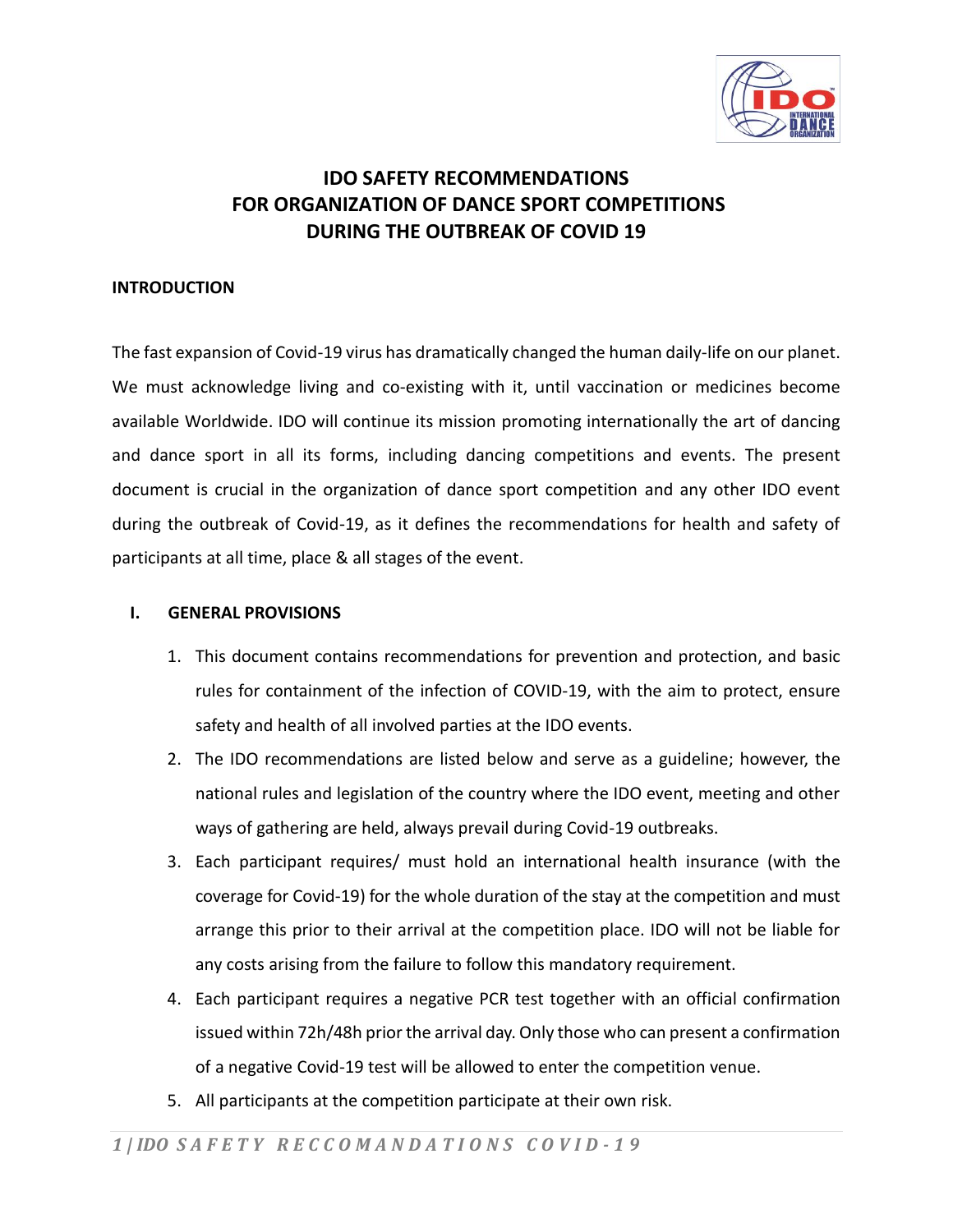

#### **II. ORGANIZATIONAL ASPECTS**

- 1. Compliance with the regulations on safety management prepared from the responsible authority of the event facility/venue that you intend to use concerns seating of public, considering the different Security Protocols issued by local governments.
- 2. The organizer is obligatory to run an IDO event by national authority rules during Covid-19 situation and following the IDO Safety / Recommendations.
- 3. The organizer is obligatory to send by e-mail and publish on the competition website all national health authority requirements about travel and stay in the country. This includes publishing the website of the responsible institution in the organizing country with the phone number of the health facility in case of need for the dancers and officials involved.
- 4. The organizer must send an information about prevention from getting infected with COVID-19. This must be done by e-mail, by publishing it on the website, social media and by placing informative posters at the competition place.
- 5. It is obligatory to respect appropriate interpersonal distance in all areas during the whole event (the members of the same family and their relatives, dancers of the same duo/couple/team/group/formation, medical staff while performing their duties are exempt of these rules). This last aspect relates on individual responsibility.
- 6. The appropriate coverage of nose and mouth must be used in all common area all the time (including entrance and exit to competition site).
- 7. Dancers and all other involved in the event are advised to avoid hugging, kissing, handshaking and not touching their own nose, mouth and face.
- 8. In case of any suspect on illness or doubt about it the Organizer must have a Contact with Covid-19 coordinator and follow the national protocol during Covid-19 outbreak.
- 9. Cleaning and sanitation of changing rooms and toilets should be done frequently during the day.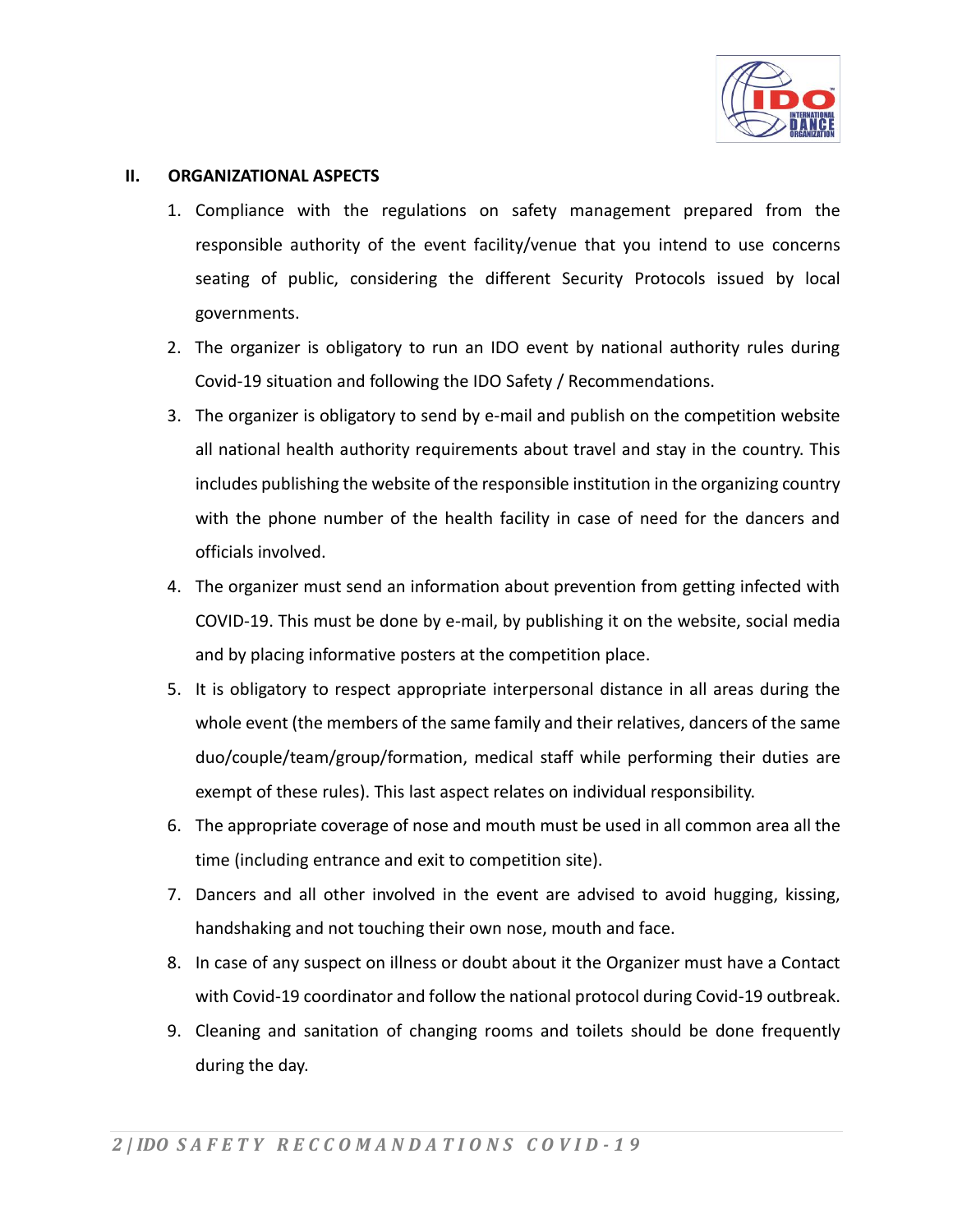

- 10. The organizer must have enough certified nose and mouth protections to distribute them or to sell them.
- 11. Supply of appropriate disinfectant at all entrances to the competition venue.
- 12. For handwashing liquid soap and water, alcohol-based hand sanitizer must be available in the dressing rooms, toilets, official areas, check-in area and competition staff area.
- 13. There is a strict obligation to wear appropriate protection of nose and mouth for all organizational staff.
- 14. It is highly recommended to have a contact person that is Covid-19 Coordinator as a part of the IDO event. This person must have credentials defined by World Health Organization (WHO) or at least by National health authority. The Organizer is making choice and sending the contact details to IDO Supervisor and IDO Chairperson of the event.

## **III. CHECK IN AREA/OFFICE**

- 1. Dancers are not allowed to access the check in or officials' area.
- 2. Only the National team captain can access the check in area (one person per country at the same time).
- 3. The dancers are obliged to deliver declaration of compliance with health requirements and information about possible risks (self-declaration before entering the competition areas, available on Organizer's web site). This is controlled by the IDO Supervisor and Organizers' Check-in office, before the start of the event.
- 4. The dancers with COVID-19 symptoms and dancers that had any kind of contact with a COVID-19 individual within the last 14 days cannot participate at the event.
- 5. All involved in work of the Check-in office will wear appropriate nose and mouth coverage and disposable gloves.
- 6. The Organizer and the IDO will require from NMOs to pay the fees by bank transfer only.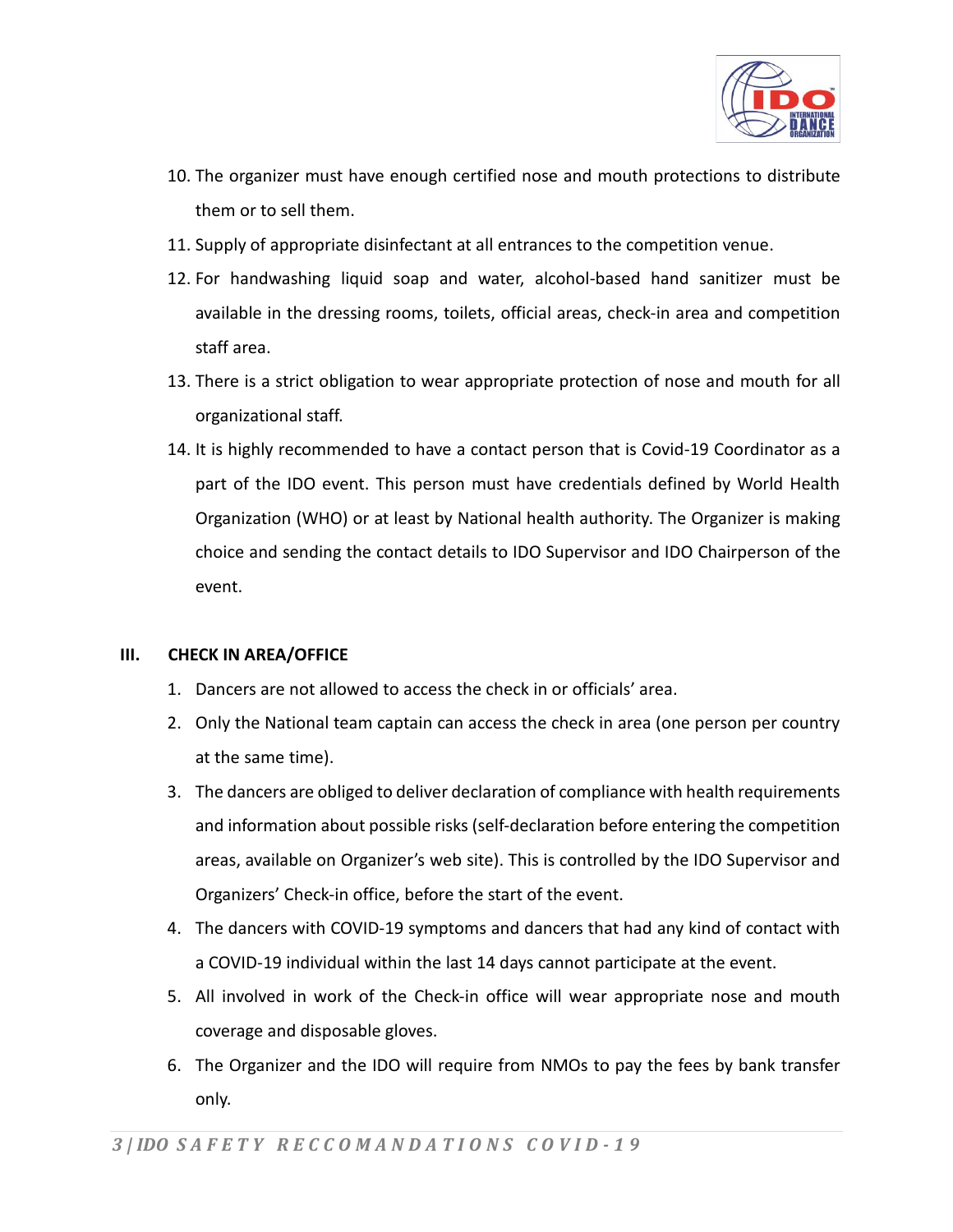

7. Retention at the Check-in area/office must be kept to a minimum; entrance to the office should be regulated on a basis one by one person at the time.

#### **IV. COMPETITION PROCEDURE**

- 1. Adoption, when defining the competition times, of all the necessary precautions to reduce any kind of gathering. The competition schedule should not mix age groups, it is advised to make blocks of different competition parts considering the time for regular ventilation of the premises, cleaning and disinfection of the dancers' area/dance floor between the rounds or as required by the national rules and regulations for Covid-19.
- 2. Arrangement within the area of two distinct and sufficiently large areas for the entry and exit of dancers.
- 3. Obligation off all dancers is to free all belongings from the locker rooms.
- 4. Any official reception or formal/informal party before, during and after the IDO event is forbidden.

## **V. VENUE OF THE COMPETITIONS**

- 1. The structure of the venue in which the event is organized must be suitable to host all the subjects who participate in various capacities in compliance with the national rules and these Safety recommendations. In particular, the organizer must ensure:
	- changing rooms and services adapted to the number of dancers competing
	- adequate health care and an anti/doping room
	- spaces dedicated to dancers near the dance floor
	- an online (e-platform) place for the posting of all the announcements of interest of the participants and announcements by the moderator(s)
	- adequate sound system
	- adequate equipment for recording the results (only e-devices)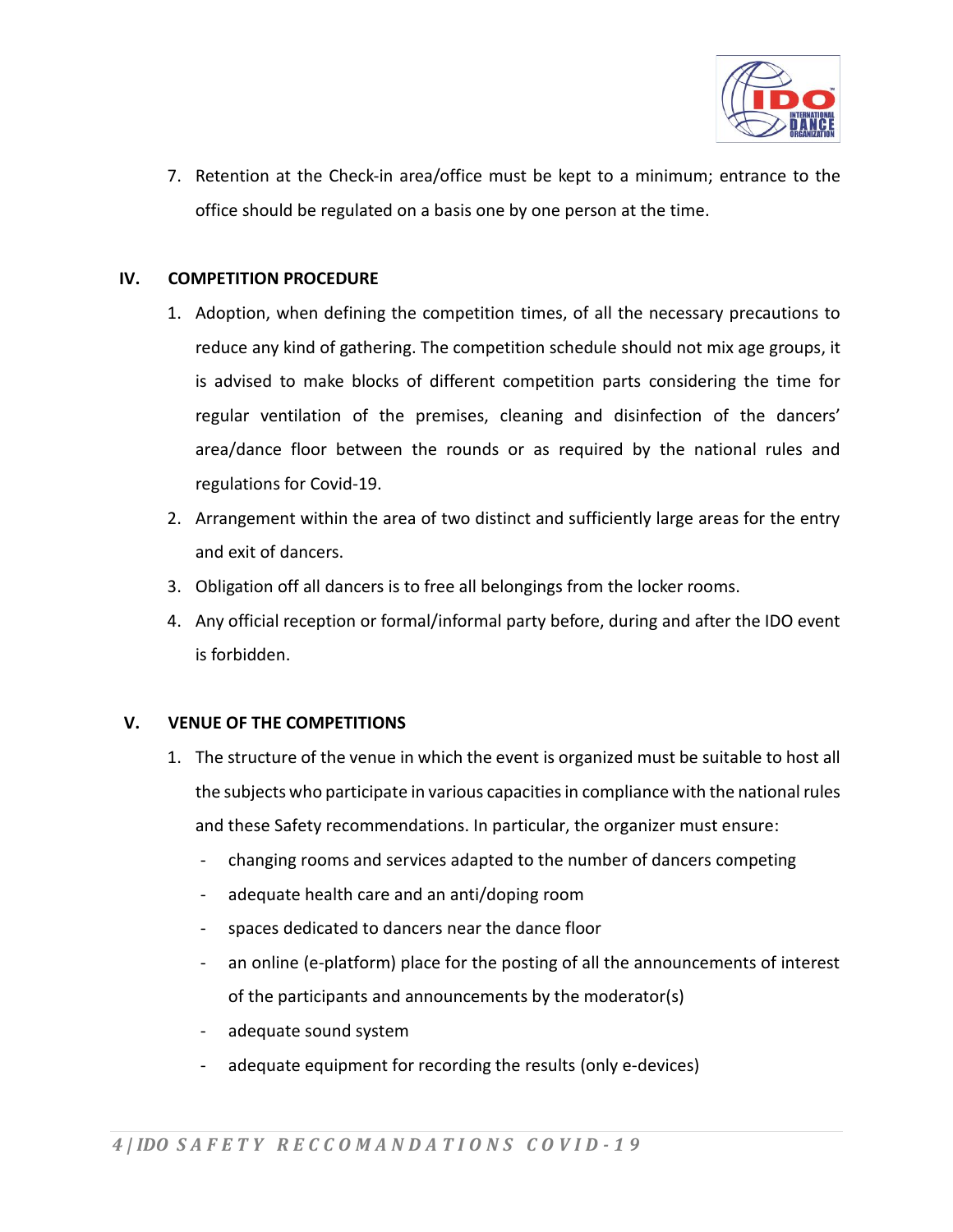

- area reserved for the National Team Captains (guaranteeing appropriate physical distance)
- area reserved for the competition staff (guaranteeing appropriate physical distance)
- area reserved for the VIP guests, if applicable (guaranteeing appropriate physical distance)
- measuring the temperature by contactless thermometer is obligatory for all dancers and competition officials and staff by entering the competition venue
- number of spectators allowed by the national rules with clear information about the safety protocol,
- opening ceremony must be organized without gathering, with five dancers per country (guaranteeing appropriate physical distance) including one dancer carrying the flag.
- 2. DRESSING ROOMS

The capacities of the changing rooms, the functional spaces and the general decoration are fundamental. Separate changing rooms for dancers and officials must consists of rooms reserved for changes of clothes and equipped with suitable toilets. Cleaning and disinfection of the dressing rooms must be sufficiently ensured for the entire day of competition. Only the dancers and their trainers, cleaning staff and organizers' staff can enter the dancers' dressing room. Only the adjudicators, chairperson, supervisor, cleaning staff and organizers' staff can enter the officials' dressing room. Separate dressing rooms or area must be organized for the dancers that are over 65 years old.

3. MEDICAL STAFF

For the entire duration of the event, the Organizer must ensure on its own responsibility, the necessary health structure as established by current legislation on the subject.

4. ANTI/DOPING ROOM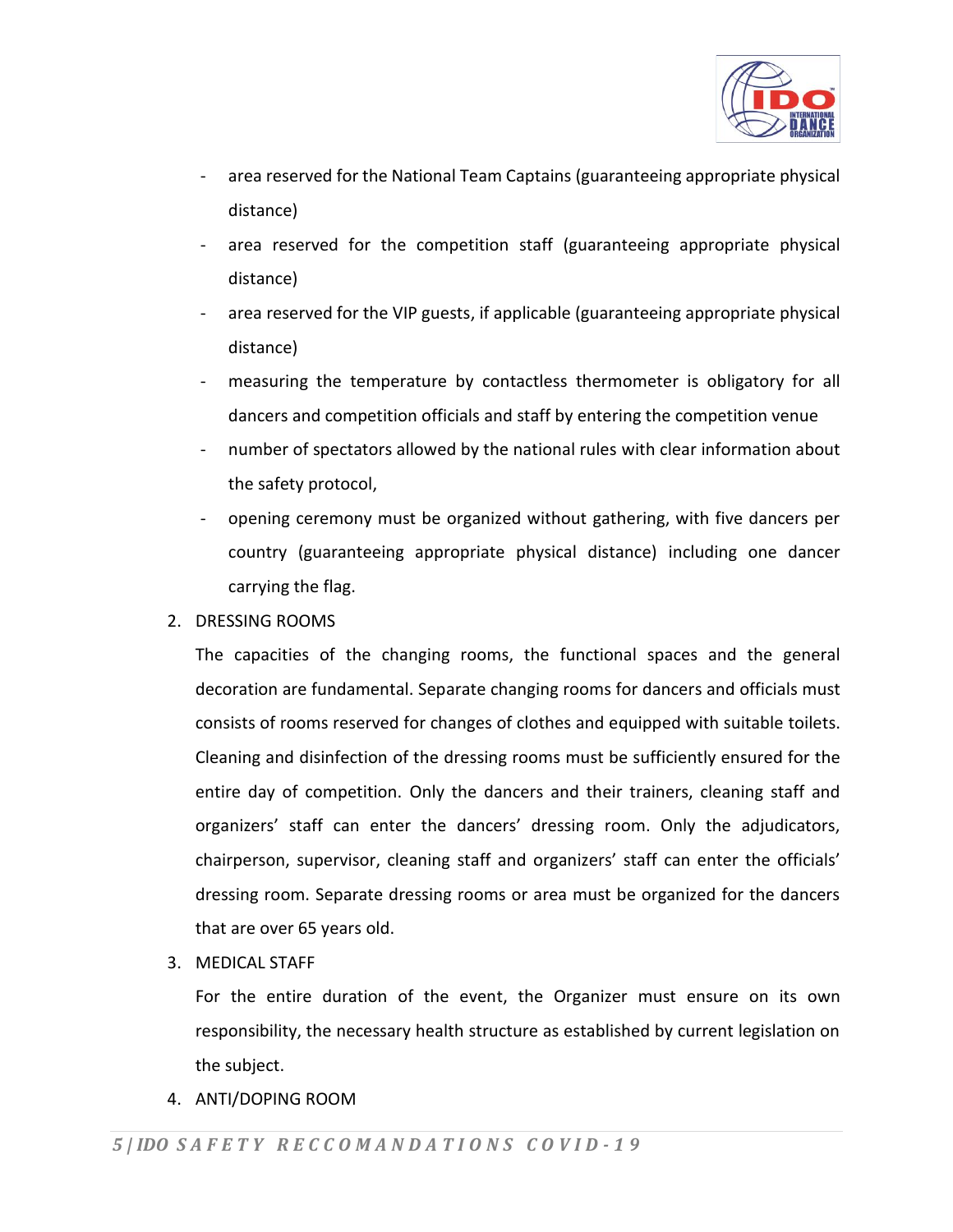

In the competitions the Organizer will have to set up an appropriate room for an anti/doping control according to the characteristics detailed in the Anti-Doping Sport Regulations (if needed).

5. VENTILATION SYSTEM

The Organizer must make sure that a proper ventilation system is installed/used in the competition venue. For the competitions held during the cold months it is the responsibility of the Organizer to ensure that the structure is equipped with a suitable heating system. Ventilation system can be used only if health authorities allow it.

6. DANCE FLOOR AND AREA AROUND THE FLOOR

Dance sport competitions are held on the floor or stage, preferably rectangular in shape, of adequate size and free from any obstacle. The adjacent area must also have suitable ancillary spaces and corridors for one-way entry and another way exit from the dance floor, for stopping between the different heats and for possible reheating. Entry and exit from the dance floor must be properly width to guarantee appropriate physical distance.

Size of the dance floor, free from obstacles, must measure at least 20x16 meters. It should be created of two or more competition areas inside a sports facility, the surface of each cannot be less than 10x8 meters.

Competition procedure when organizers music is used is following:

- One heat with maximum  $12$  <sup>+/-2</sup> dancers 30 seconds.
- Dancers are divided in smaller heats of 3 dancers at the same time on the floor-1 minute.
- One heat with maximum 12  $^{+/2}$  dancers perform 30 seconds.
- Only one big heat can stay on the floor.
- 7. SOUND SYSTEM

As a rule, all dancers must send music via the IDO registration system (DIES) to avoid physical contact and retention. The sound system must be equipped with at least a CD player and amplifiers, speakers, microphone and the possibility of sound attention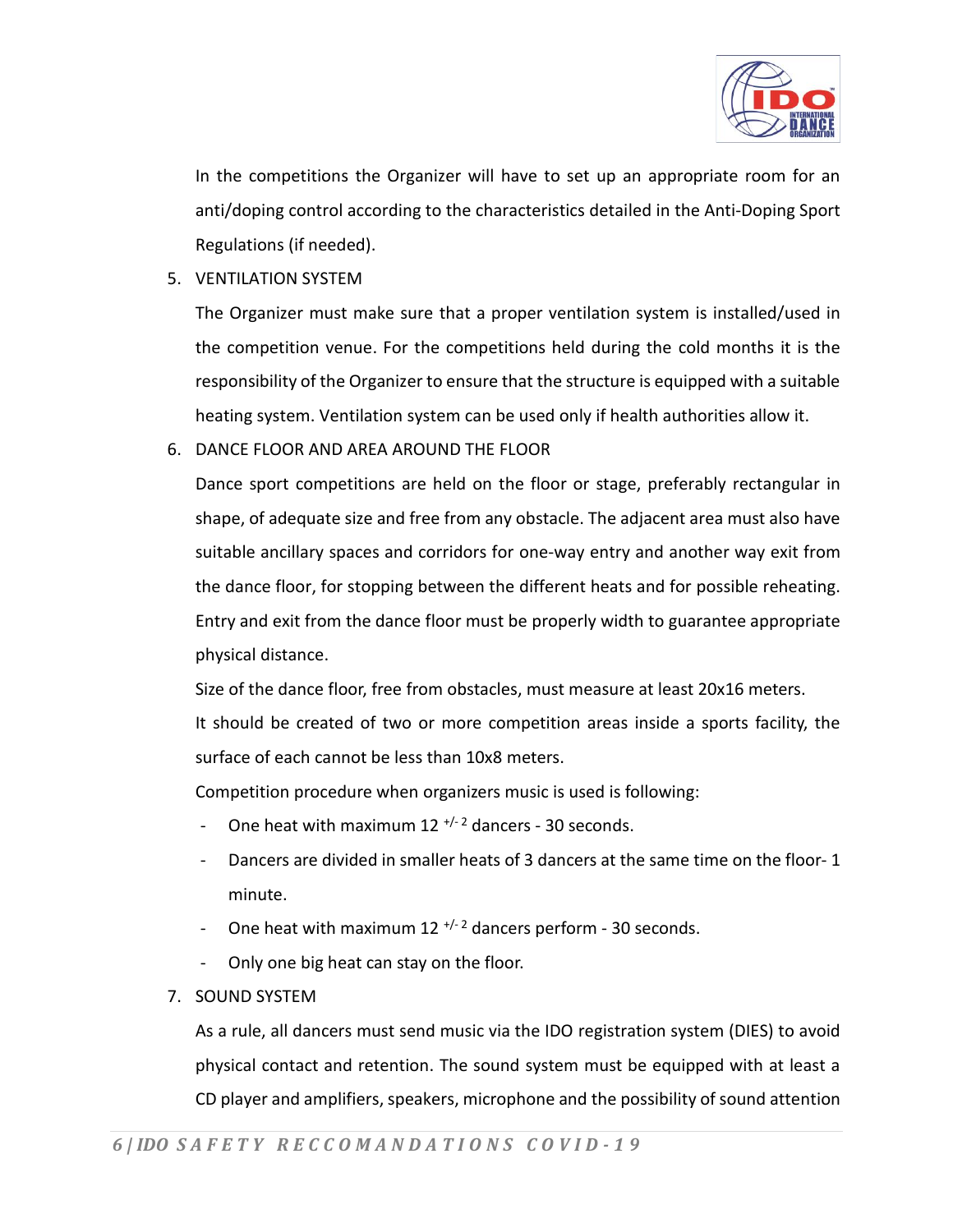

by PC must be provided. The system must also always be available with its own music. In addition, a backup system must always be available.

8. DANCERS

It is required that dancers follow the national authority protocol about usage of appropriate nose and mouth coverage during the whole event except on the dance floor and during the warmup in the rehearsal area. Dancers can only use the areas reserved for them (dance floor, warm up area and locker rooms), but not earlier than two hours before first round of their competition. The dancers with Covid-19 symptoms that are in the competition venue must be reported to IDO Supervisor, medical staff and Covid-19 coordinator. In case of needed transfer to and from the airport and competition venue, physical distance inside the bus must be respected and national rules regarding it must be followed.

9. COMPETITION OFFICIALS AND STAFF

At competitions with solo and duos, adjudicators must sit or stand apart from the dance floor for at least 4 meters, if not regulated different by the national health authority.

In competitions involving group type competitive units, the judging panel, where possible, must be located either on mezzanine floor or in conditions such as to be able to adequately observe the entire performance (for example by reserving a space in the tribune for the adjudicators with a minimum of 5 rows in the middle). Also, they should apart of the dance floor for at least 4 meters, if not regulated different by the national health authority.

The adjudicators and other competition officials must use the same seat during the competition day. For the competition, officials there must be a special space separate from the public and the dancers.

The adjudicators and other officials are advised to use IDO Online Academy platform to refresh their knowledge, but also online refresher courses organized by the IDO.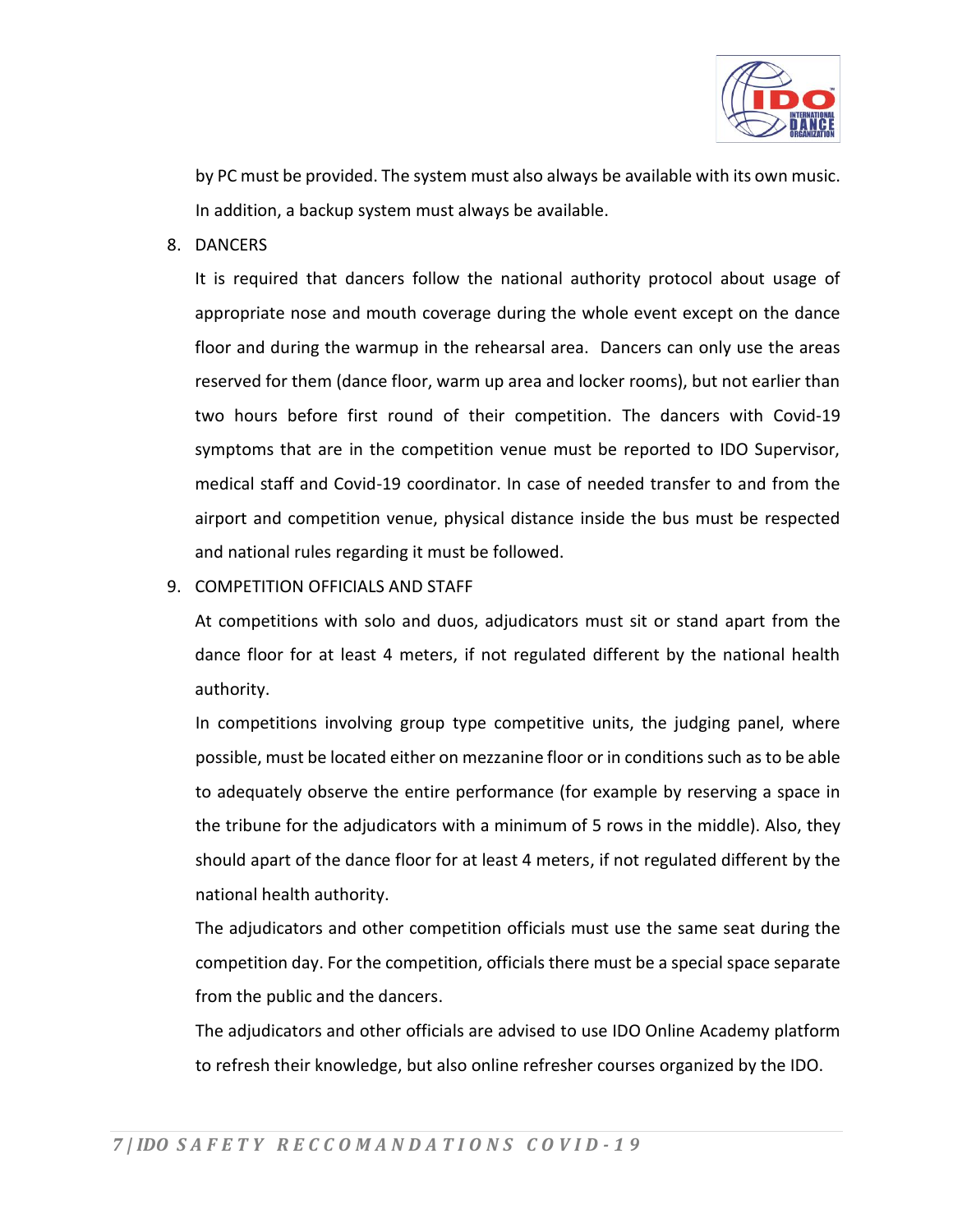

The Chairperson of adjudicators, Supervisor and Organizer will send all necessary information about the event by e-mail.

The Adjudicators meeting in the front of the event will be done shortly before the start of an event to give the basic information about the event. This meeting will be not considered as refresher seminar.

The competition officials and staff are obliged to deliver declaration of compliance with health requirements and information about possible risks (self-declaration before entering the competition areas, available on organizer's web site). This is controlled by the IDO Supervisor and Organizers' Check-in office, before the start of an event. COMPETITION OFFICIALS AND COMPETITION STAFF AREA

- competition officials and staff area must have a solid Wi-Fi access to keep physical distance,
- sanitation of the officials' and competition staff area is obligatory frequently during the day,
- competition officials will have to wear appropriate coverage of nose and mouth upon arrival at the competition venue and keep it until the start of theirs service on the floor and in any case whenever they leave from the area reserved for them,
- competition officials will have to wear appropriate coverage of nose and mouth while they are carrying out their work, keeping appropriate physical distance between them,
- provide appropriate distance between the members of the competition staff (moderator, scrutineer, music officer, etc)
- adjudicators, chairperson and supervisor and others are advised to use the same e-device during the competition day, or it must be disinfected before use by the other person.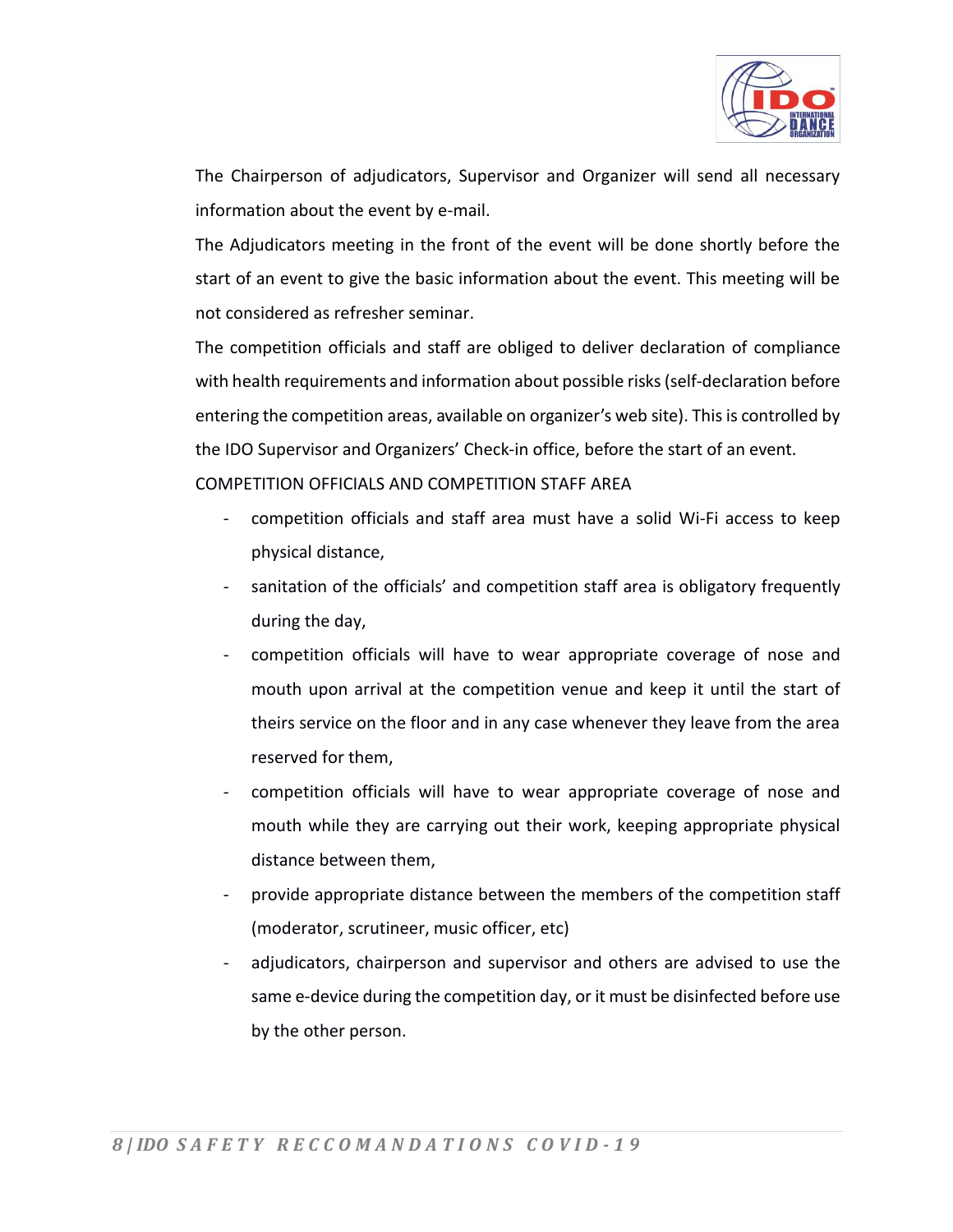

## ACCOMODATION AND TRANSFER OF THE IDO OFFICIALS

- The IDO officials should be accommodated in the hotel on the single base room use (the members of the same family and their relatives are exempt of this rule).
- It is recommended that the officials stay on the same floor, without dancers involved in the event. The same apply to the breakfast or dinner room in the hotel.
- The IDO officials cannot use the same transport from/to the airport and/or competition venue together with the dancers.

## 10. PROTOCOL

At the competition, the Organizer must provide a sector reserved exclusively for IDO officials and officers according to the organization chart. Speeches of the officials are advised to be done in the front of standing microphone, but also could be done by pre-recorded video via screen. Each speaker has its own microphone, or a disinfection of a microphone is guaranteed before each speech.

## 11. TEMPORARY QUARANTINE / ISOLATION ROOM

Is a separate room for holding any symptomatic person at the venue while waiting for the further medical procedures. This room must be organized in agreement with the medical staff and Covid-19 coordinator.

12. MEALS

All food provided must be individually wrapped. Single-use cutlery and tableware will be preferred.

13. AWARDS CEREMONY

Physical distance must be kept during the whole time (no handshakes, no hugs, no kissing). Right after each final the awards ceremony will be organized. No podium will be used. The whole floor will be used for the dancers to award them with trophies, medals and diploma. All medals are brought by the staff on a medal cushion for the dancers to take it by themselves or the dancers already arrive on the stage with the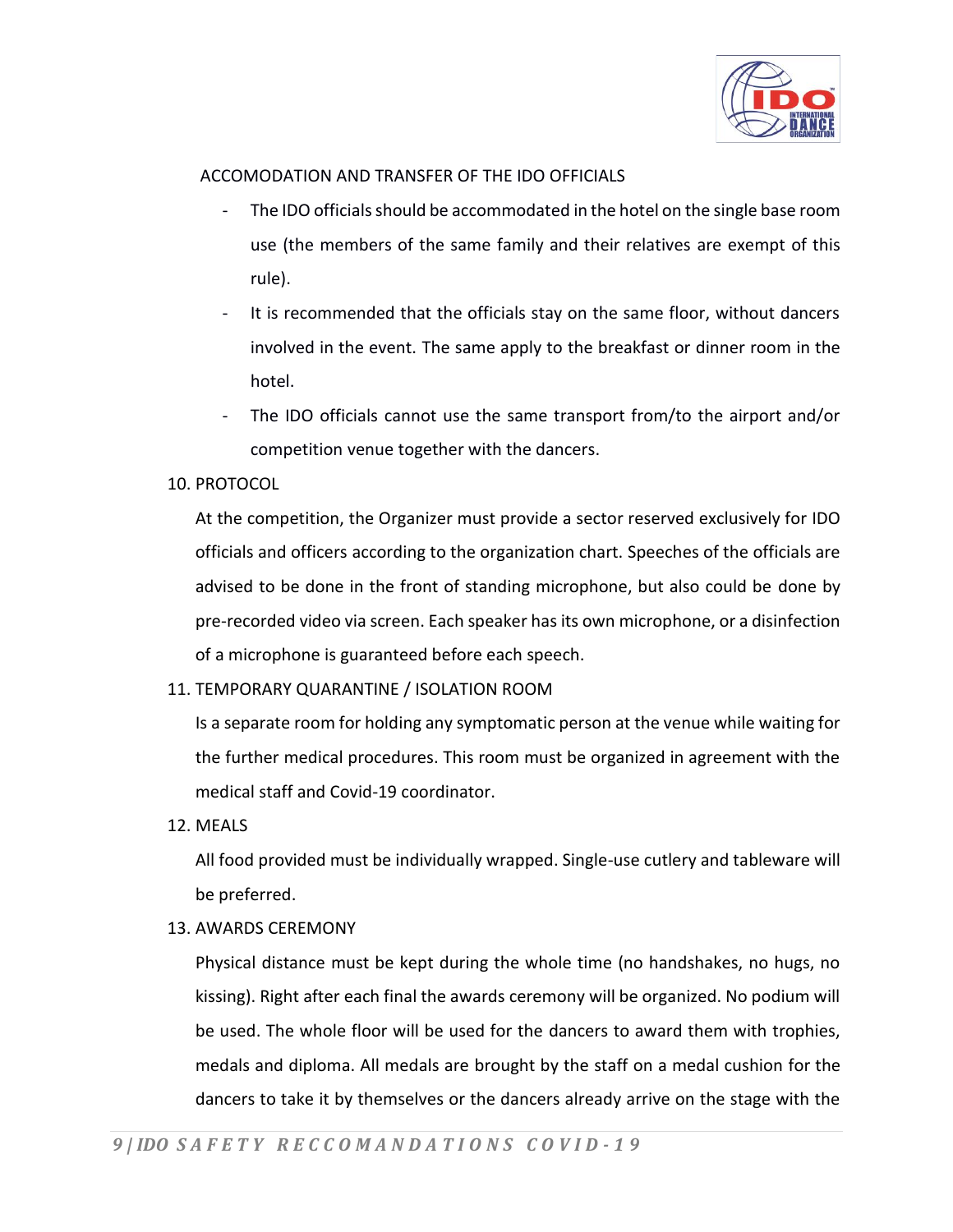

medals and trophies in their hands. Combined awards ceremony with dancers from different categories and divisions are not allowed. In case of lack of time, one diploma will be given for the group/team/crew/formation and the rest will be delivered at the check in office and collected by the Team Captain. Photos are allowed only by official photographers. No parent, teacher, trainer, coach, other supporters, family or officials except persons involved in awards, ceremony can stay on the floor during the awards ceremony.

## 14. OTHER

In case of situations regarding the competition procedure that are not covered by this document, the final decision will be made by the Organizer, IDO Supervisor and IDO Chairperson of adjudicators, after consultation with Covid-19 coordinator, on the spot.

## **IN CLOSING**

This Safety Recommendations enters into force the day after the IDO Presidium has voted on this document. It will be valid in the period of COVID- 19 outbreak. However, IDO reserves the right to change these recommendations at any time, as a consequence due to Covid-19 outbreak.

IDO is not in manner to any person claiming for any losses, damages (direct or indirect), costs, liabilities, expenses, disease or infections, claims or demands resulting from the organization of the competition or other type of event.

This document is accepted by the IDO Presidium on

PRESIDENT Michael Wendt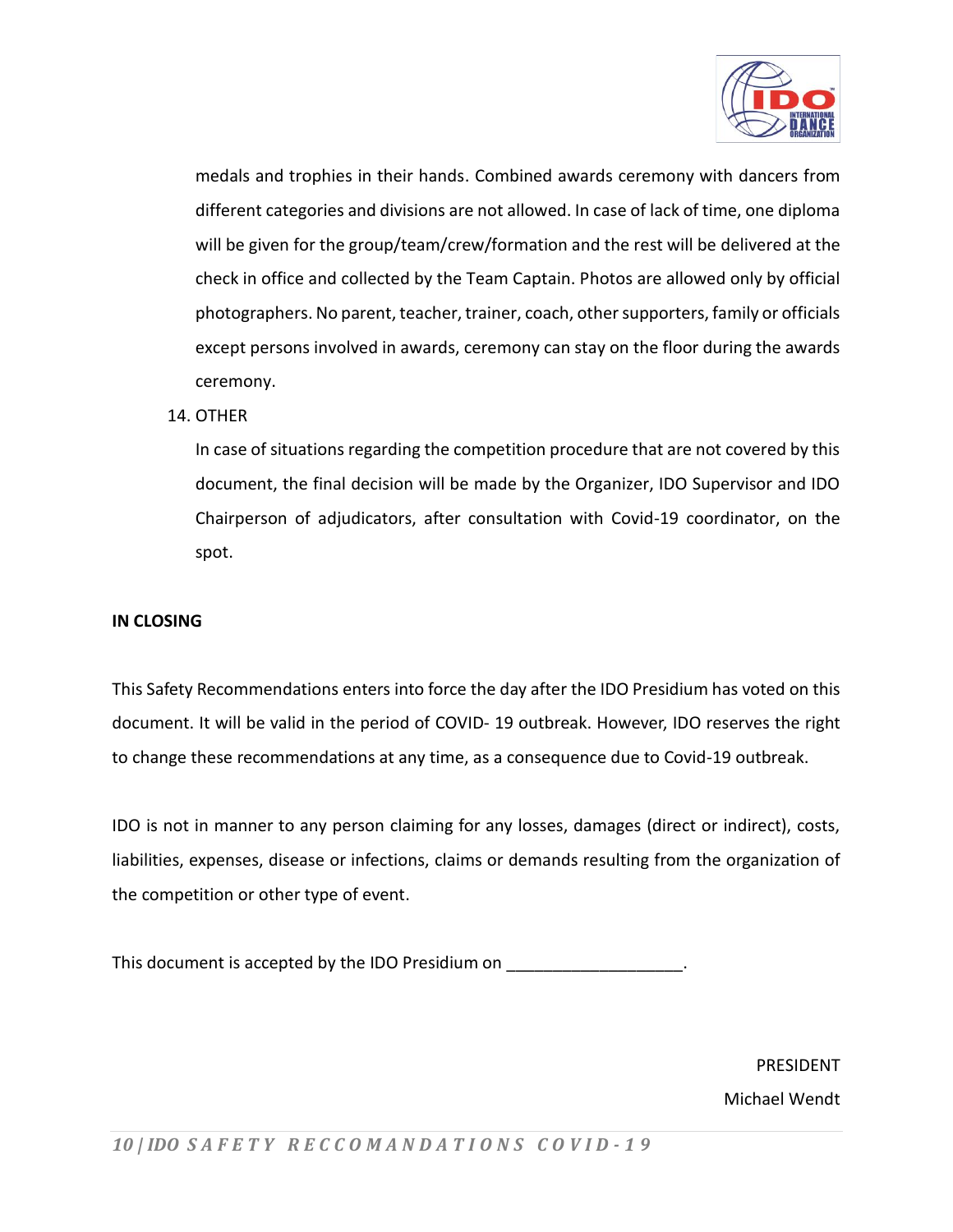

Appendix 1.

# **PRE-EVENT QUESTIONNAIRE (EXAMPLE)**

| <b>Full name and surname</b>                    |  |
|-------------------------------------------------|--|
| <b>Permanent address</b>                        |  |
| Address during the event                        |  |
| Telephone number (mobile)                       |  |
| <b>E-mail address</b>                           |  |
| Countries you visited or stayed in last 14 days |  |

#### **YES or NO RESPONSES**

| Had close and unprotected contact with anyone<br>diagnosed as having Coronavirus disease COVID-19<br>disease? |  |  |
|---------------------------------------------------------------------------------------------------------------|--|--|
| Provided direct care for Covid-19 patients without<br>suitable protective equipment?                          |  |  |
| Visited or stayed in a closed environment with any<br>patient having Coronavirus disease COVID-19?            |  |  |
| Working together in close proximity, or sharing the<br>same classroom environment with COVID-19 patient?      |  |  |
| Travelled with a COVID-19 patient in any kind of<br>conveyance?                                               |  |  |
| Lived in the same household as a COVID-19 patient?                                                            |  |  |
| <b>Been in quarantine?</b>                                                                                    |  |  |
| Tested positive to the swap PCR test?                                                                         |  |  |
| Experienced any of the following symptoms ow and in the previous 14 days:                                     |  |  |
|                                                                                                               |  |  |
| fever                                                                                                         |  |  |
| cough                                                                                                         |  |  |
| fatigue                                                                                                       |  |  |
| dyspnoea                                                                                                      |  |  |
| sore throat                                                                                                   |  |  |
| myalgia                                                                                                       |  |  |
| chest pain                                                                                                    |  |  |
| congestion/coryza                                                                                             |  |  |
| headache                                                                                                      |  |  |
| chills                                                                                                        |  |  |
| diarrheic condition                                                                                           |  |  |
| anosmia/dysgeusia                                                                                             |  |  |
| chilblains/pernio<br>nausea/vomiting                                                                          |  |  |